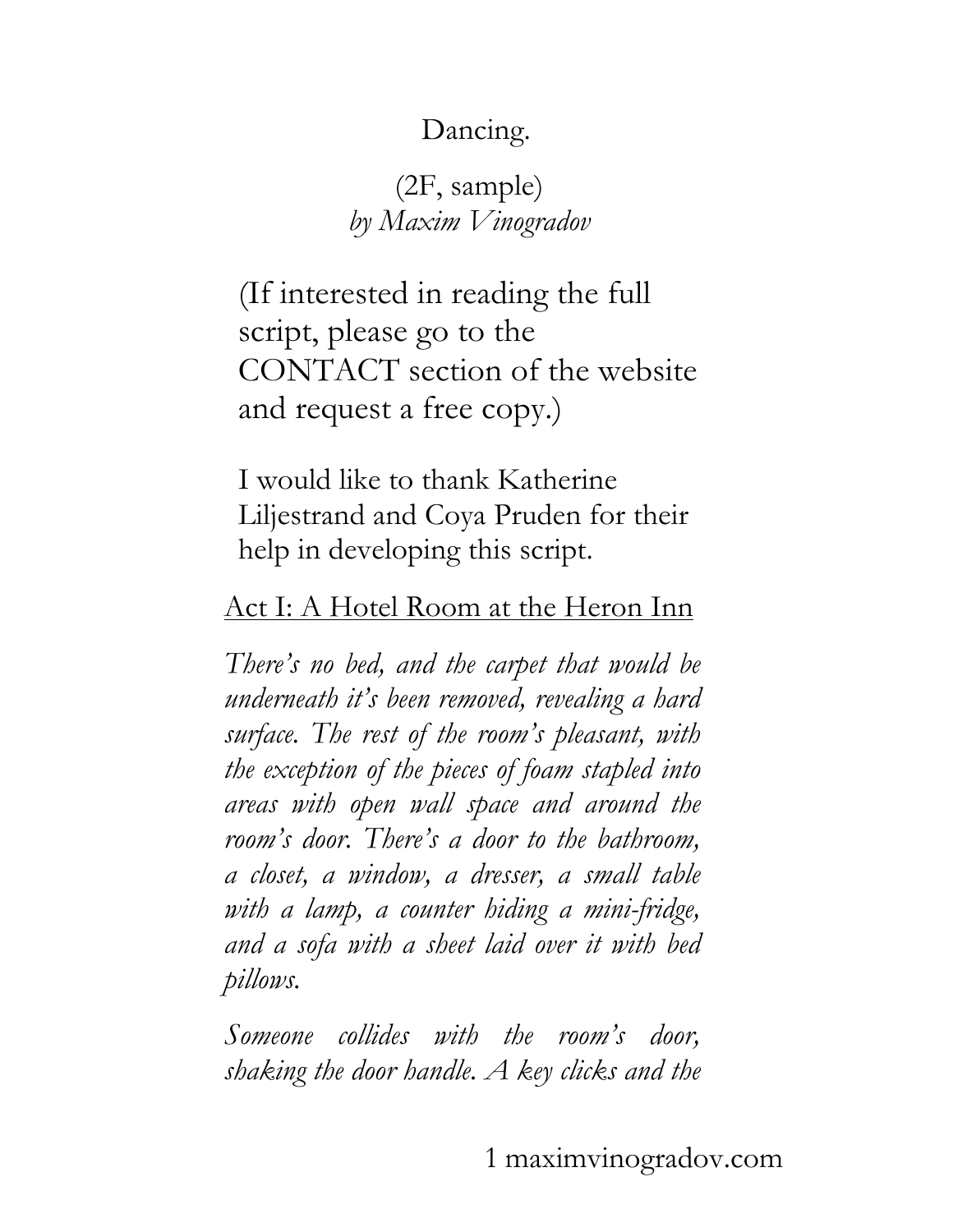*door opens, bleeding in the sound of dozens of musical instruments. Enter J., who holds an ice bucket and closes the door behind herself, mostly silencing the instrumental cacophony. After some confused inspection of the room, J. sets the ice bucket, grabbing a fountain pen, having it prepared as a weapon. J. goes to the closet, pulling out a black duffel bag, by her confusion not her own. J. goes to the sofa, lifting the hanging sheet, peeking under, jumping back, yelping, falling onto the hard floor, pointing the pen under the sofa, terrified. Beat.*

J.

I… I have a shotgun! (*beat*) Whoever you are, you need to… get out right now! Or I'll shoot!

#### S.

(*from under the sofa; English accent*) Yes! Yes! Okay…! Do you mean need to get out from under the sofa though, or get out of the room?

# J.

I… I mean, out of the *room*! Get out of the *room*!

#### S.

Okay! One second! (*beat; poking her head out; she's 17; relieved*) Oh… Is that your gun?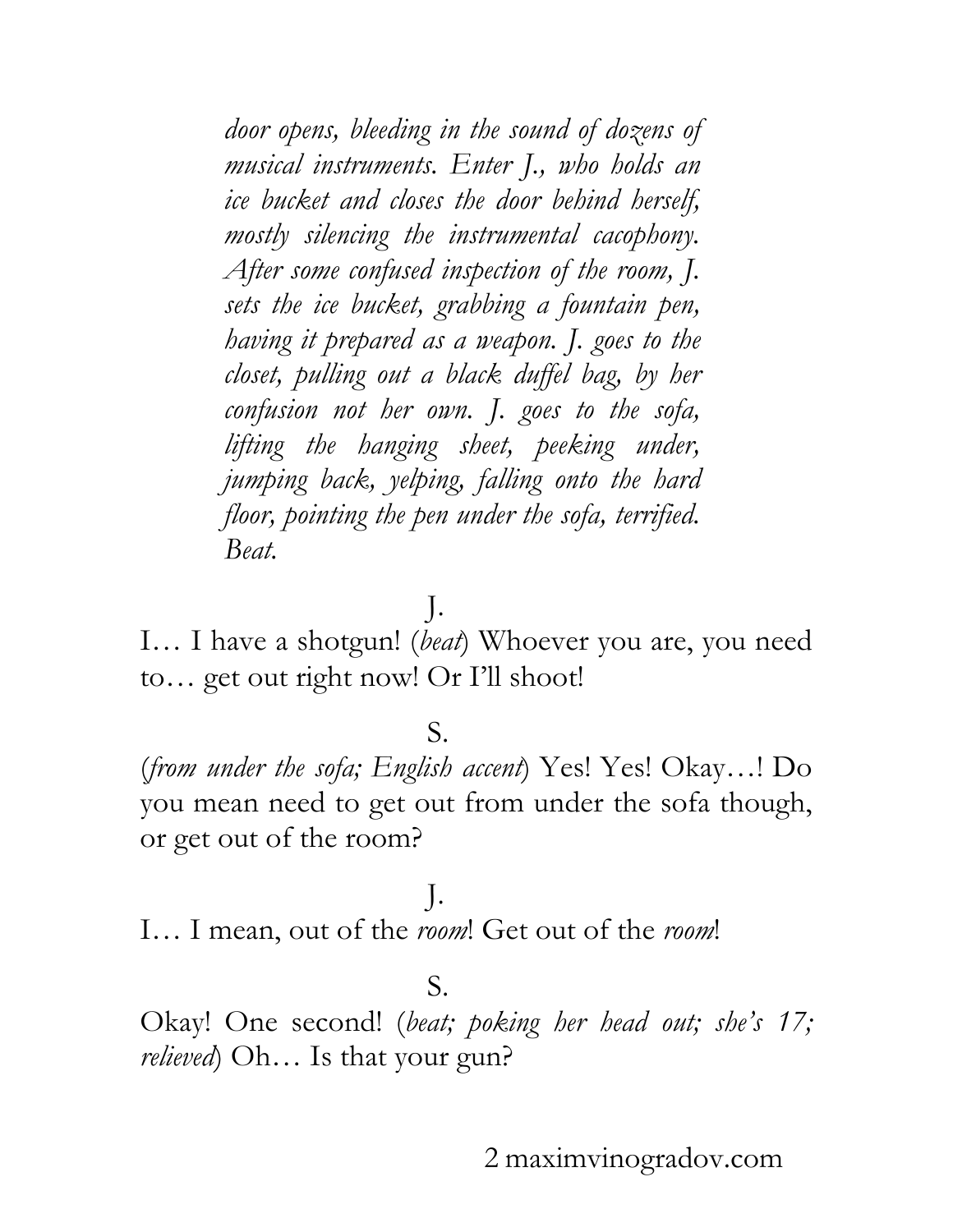J.

What are you doing in here?

S.

Very understandable question. The front desk said *every* room was full, and…

I—because, it's—*yeah*!

S.

J.

Yes, but… Yes. That is a terrific point, but… Is it all clear for me to come out or are you going to stab me? (*not letting* J. *respond*) I'm sorry—I've never done anything like this! The door was open and I didn't realize someone was actually staying in here—this room is clearly dreadful—and I do need this exact room for a moment—how much worse would it be if I just used it for two—?

J.

Okay, that doesn't mean you—Wow! This room is full! Jesus Ch—Get out of here! I—I paid for this room!

S.

Wait—I need it for two seconds—and you're still pointing that pen like if I do com—You *paid* for it?! It doesn't have a bed!

J. They gave me a discount! You—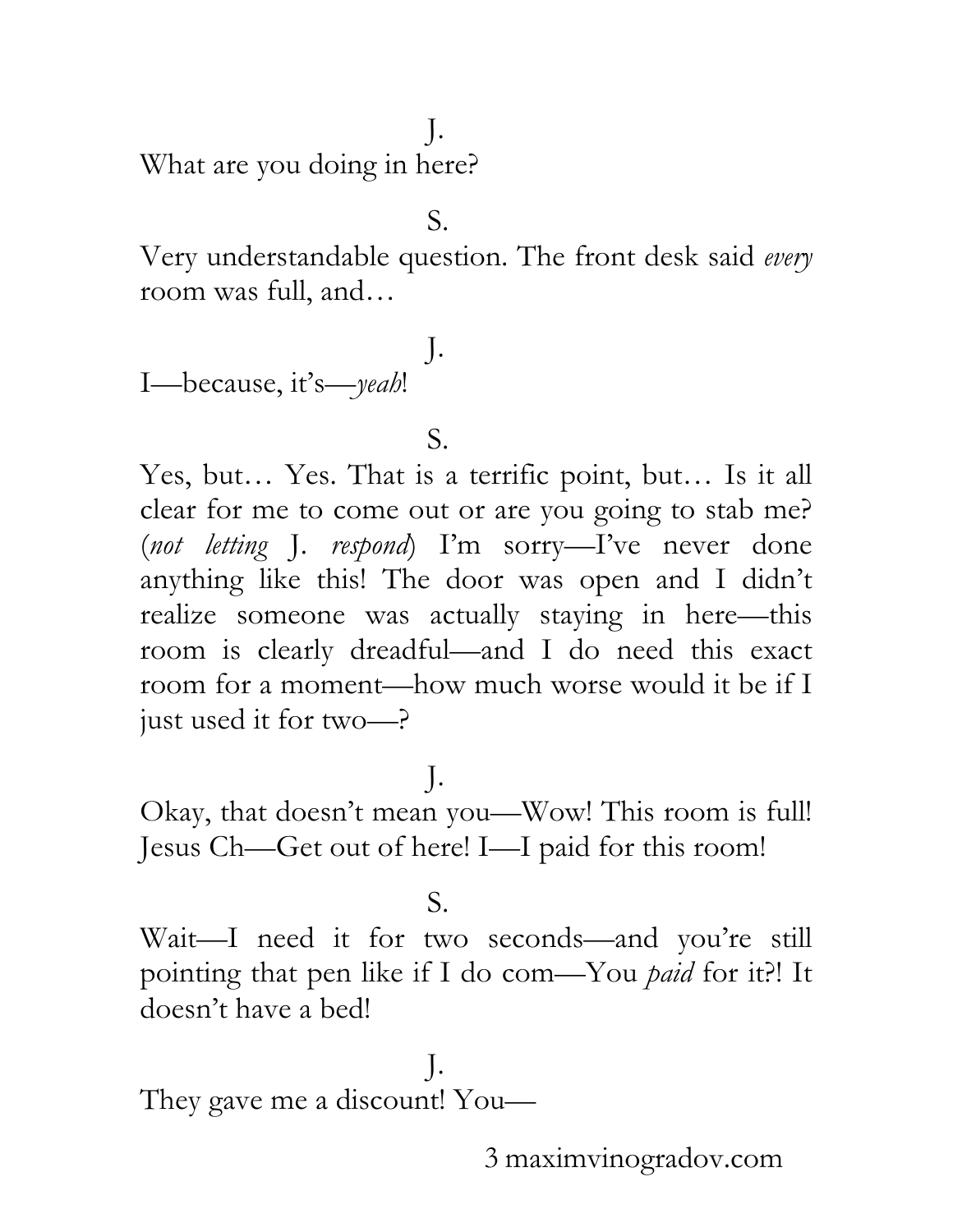Let's just enjoy our breathing for a bit. Let's learn a charm or two about one another before we make rash evictions. First, are you—and my deep apologies if this is completely out there—are you… a ghost?

## What?

S.

J.

Yes, you—'cause, a girl was… y 'know… in this room, yes? (*looking around*) Yes. Are you a ghost?

# J.

No…! Don't change the subj—!

#### S.

It just seemed appropriate for a room in which a girl was killed to have her ghost threatening guests! So, why *are* you in this room?

J. Are you kidding…?! Why are yo—?! We are clearly talking about *you* right n—I got a discount! Can you please go already?

#### S.

I can't! There's some type of symphony event happening in this town!—The rooms are all full!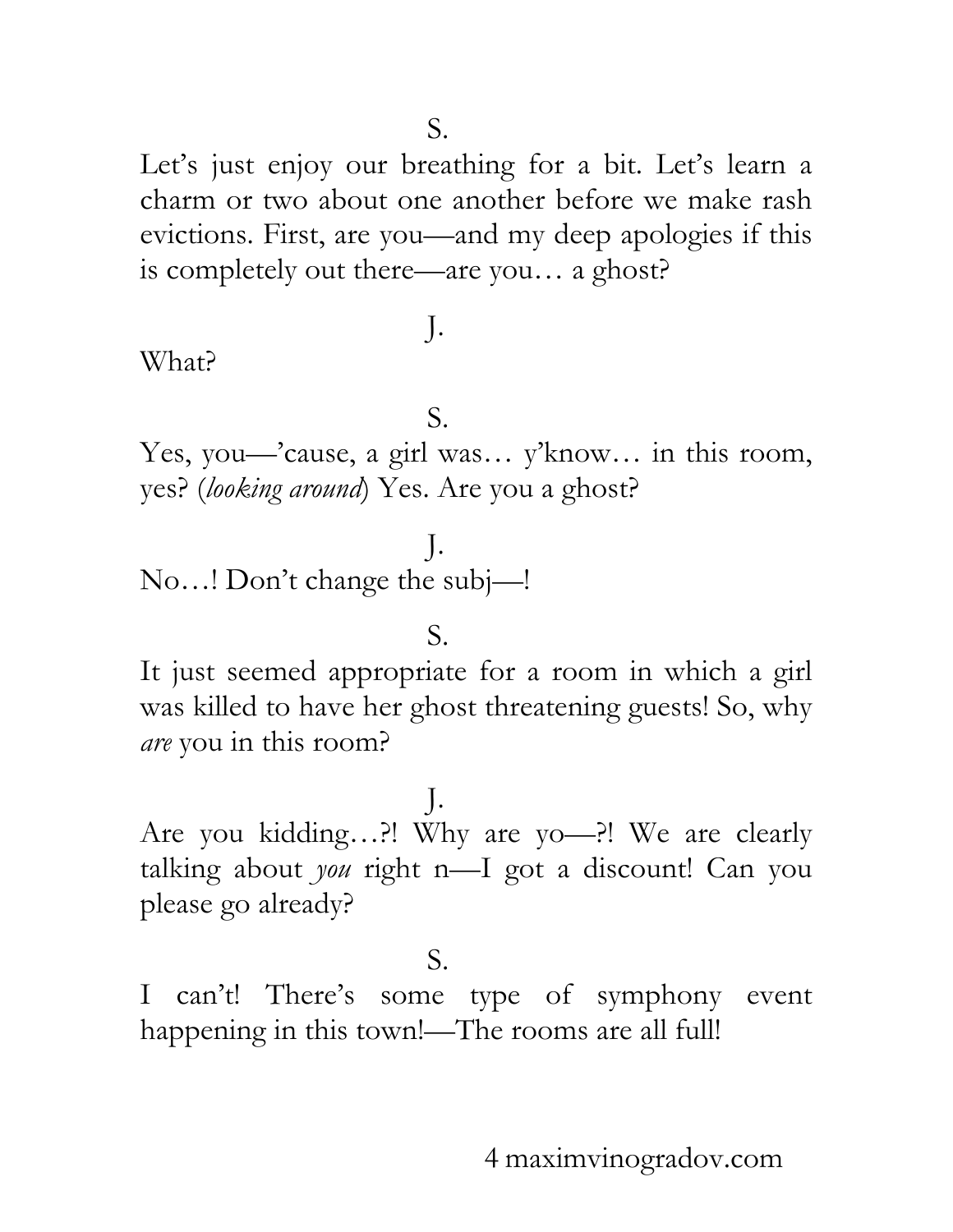J. Why do you *think* I'm in *here*?!

Did they *move* you to this room?

Please leave!

S.

S.

J.

I'm sorry. You're right. I... I should not have introduced myself from under a sofa. Can I…? Please, can I stay for a moment and a half? That's all I need. I just need… your floor.

No.

#### S.

J.

I just need to rehearse. I just need to rehearse. Please.

#### J.

What…? Are you with the symphony? Didn't they give you *all* the rooms?

> *S. emerges from under the sofa, revealing expensive leotard and tights.*

#### S.

Hi. It is very nice to fully meet you. (*extending hand*) I'm—(*withdrawing*) Actually, no. Let's… "Why am I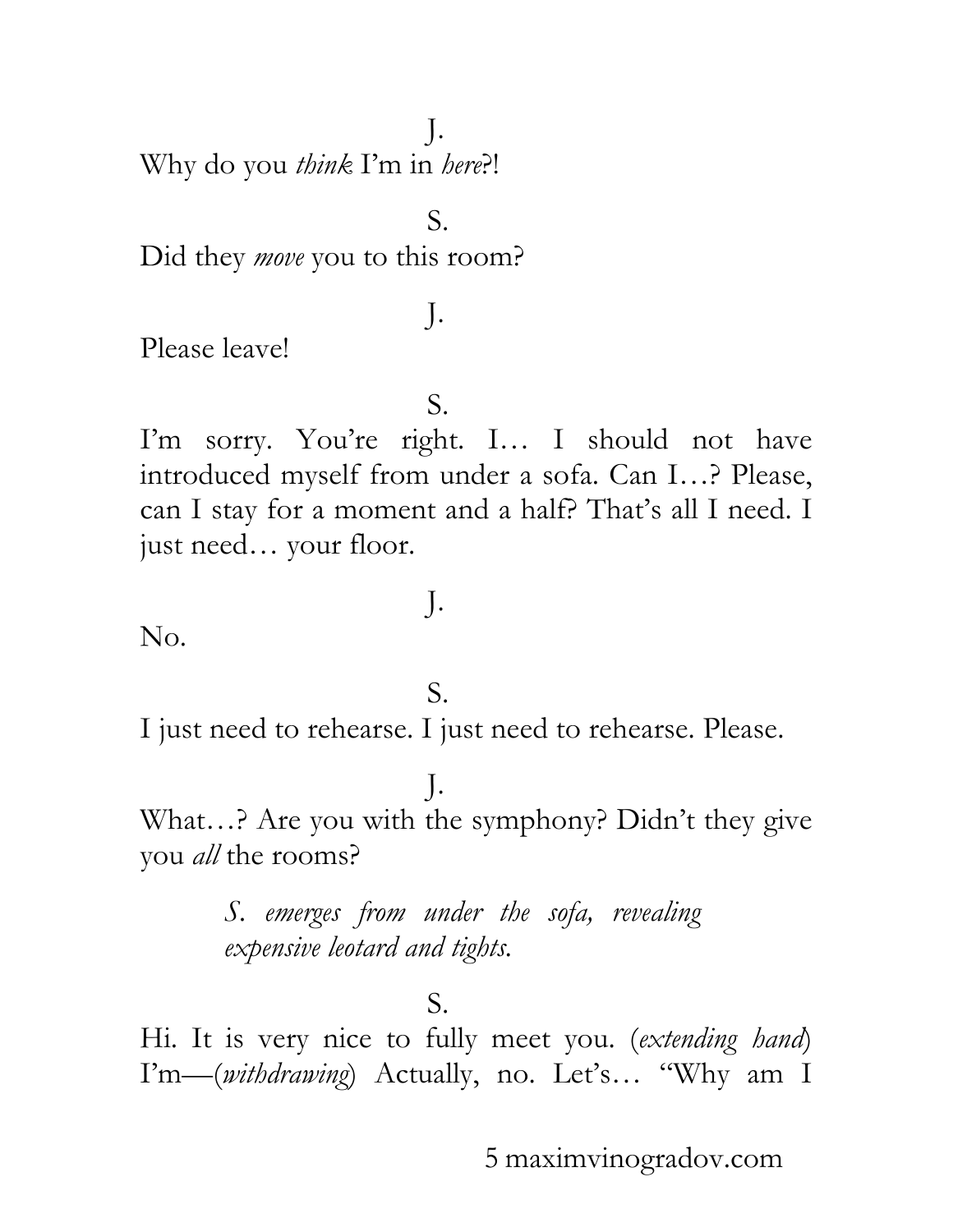under your sofa?" It's weird. I'm sorry. I've done all the warming up I can do on carpet and went to the conference room but then these men with tubas came into the conference room so I went to the lobby and they were quite loudly unhappy with my barre work in there and threatened to call the police and then (*re: this room*) the door was open and there was a hard—I'm sorry for closing the door, I didn't realize anyone was staying in here, as in, there isn't a bed—But I was just hiding for a minute to be sure, and I know that doesn't look good for me but there was a hard floor and this is a great mirror here… I picked a bad weekend to be here. (*re: foam*) Well, she probably picked a worse one but—

# J.

Who are you?

#### S.

Um… What would you just *love* to hear to make sure I'm not dangerous or a burglar or… anything and I only need the only available hard floor in the entire hotel?—I'll pay for your stay! I can pay for you. Plus some. I have money—(*cautious*) Not a *lot* of money. I don't have a lot of money, but I can… pay for your stay. Just to be here a little bit longer and use this floor—and we can talk! I just… would prefer if you didn't ask about…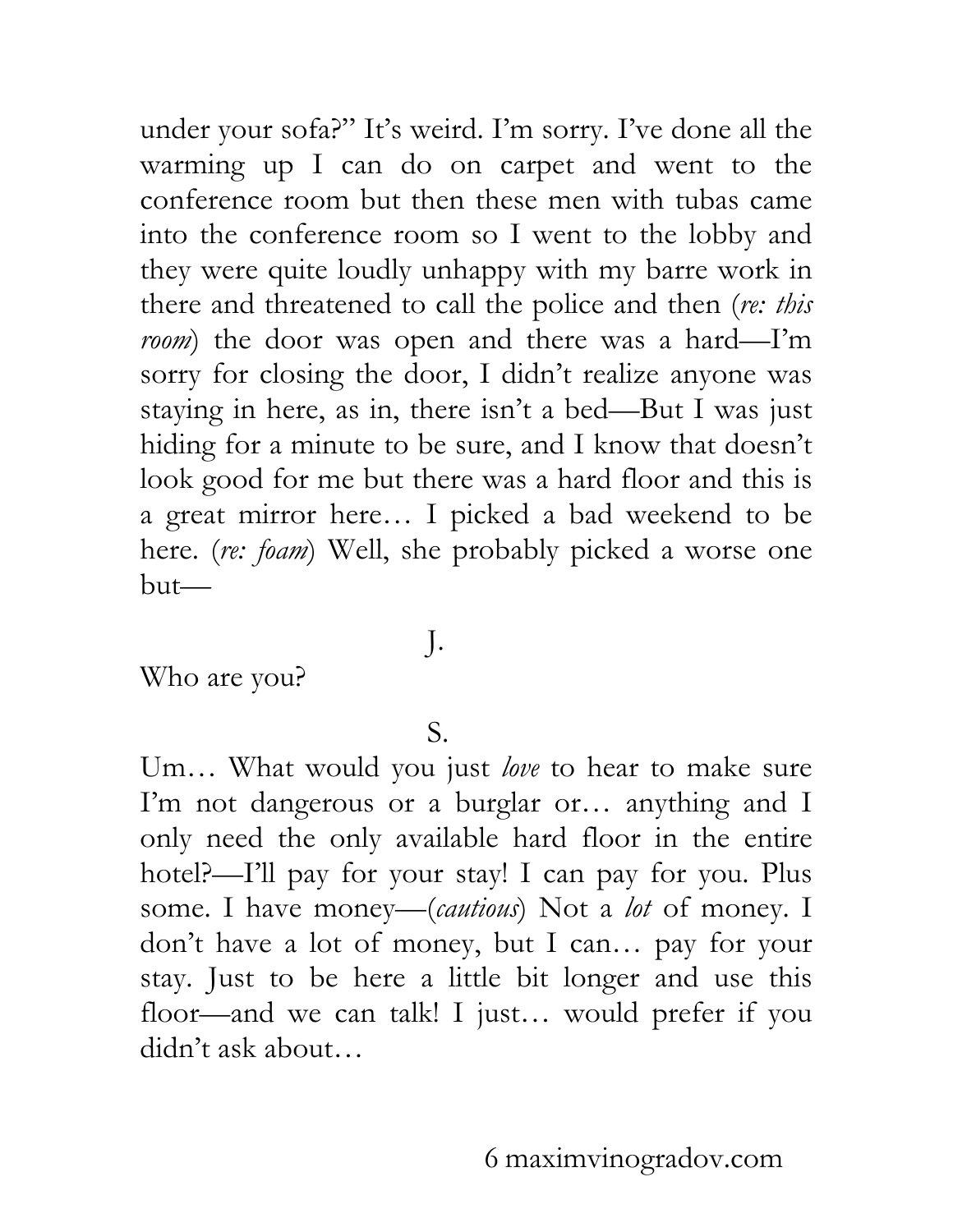*S. looks at the door, pausing.*

J. (*beat*) You need to use my floor for dancing?

#### S.

That's it. Only the floor.

J. Why… does it have to be hard floor?

#### S.

Uh… Sure! One can get hurt on carpet. Easily twist an ankle. Rug burn. Nasty thing.

> *J. thinks on this, then grabs a notepad, writing a quick note.*

## J.

Uhh… (*preparing notepad*) What do you need to do specifically?

S. Barre work…? Then, if you'll let me: center.

J. "Barre?" As in R-R-E? (*writing*) How long?

#### S.

(*frowning*) Not long. Just would love to practice with a mirror. (*re:* J. *thinking*) I'll be courteous. I won't be long, I promise.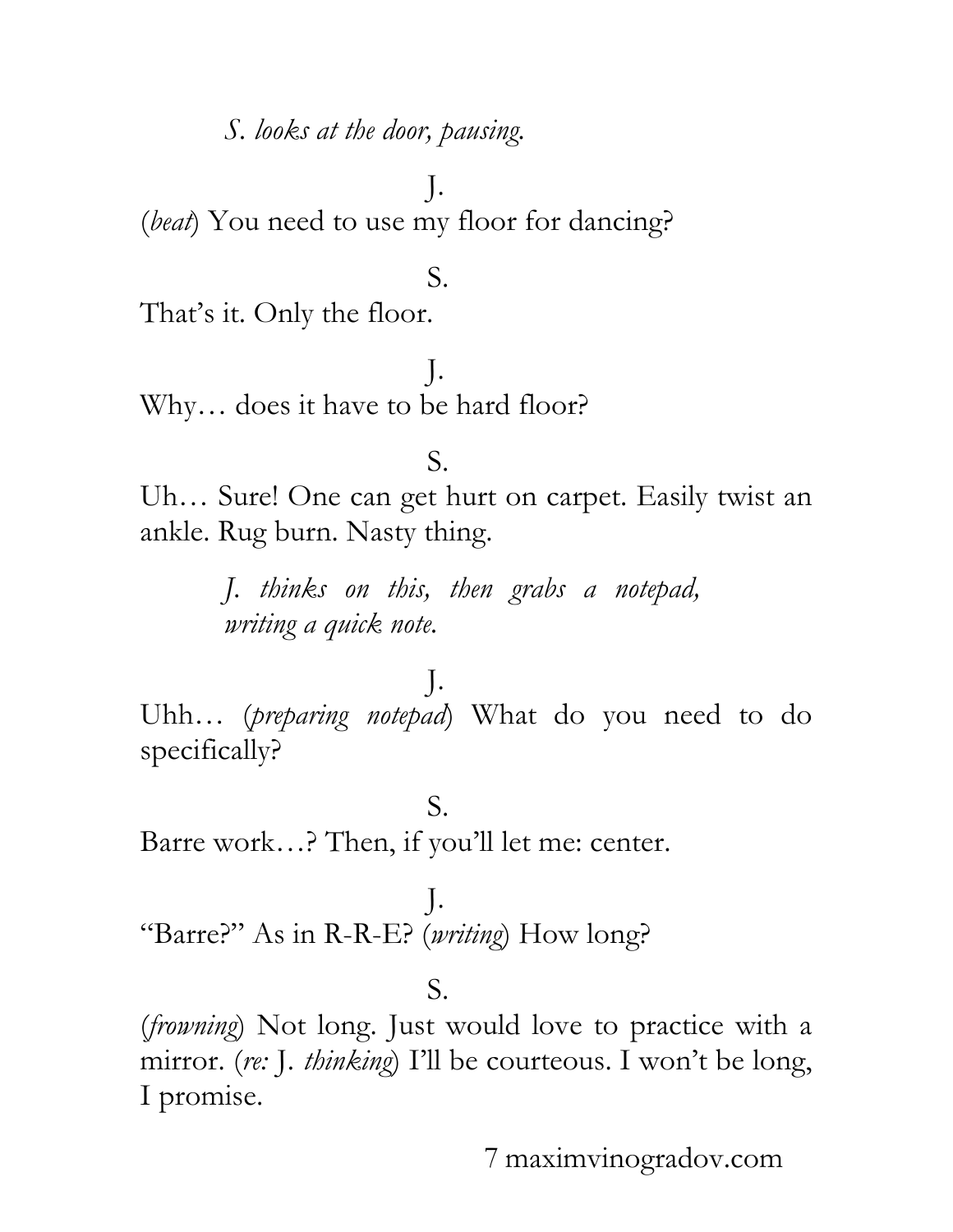J. I mean, I'm not gonna leave you alone with my stuff.

S.

Stay! I'm all right with that! We can talk! You're alone here and could use some—Not that there's anything wrong with—I'm alone too!

J. You want to dance and talk and are actually gonna pay for the room?

## S.

Yes! We don't need to talk, but yes, abso—

Um… I mean, okay: you can dance for a second…

J.

#### S.

Great! (*looking through bag*) This is just overwhelmingly sweet. You're really a pretty person,…! What's your name?

J. (*pausing*) Wait, but you didn't… What's *your* name?

#### S.

Well… (*smiling*) What's yours first?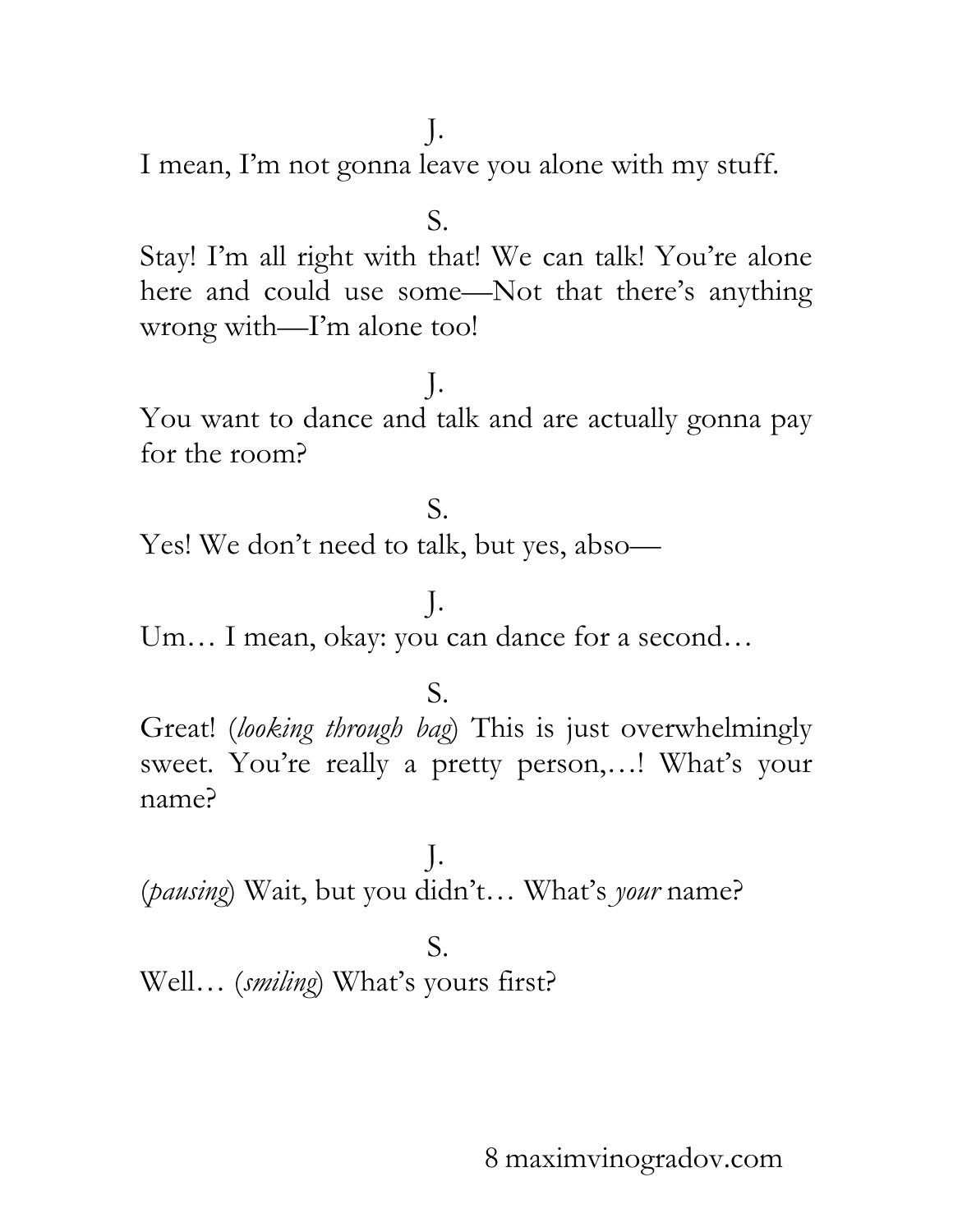J. Hold on, is there like a specific reason you can't tell me who you are?

Just my name… I think. Why can't you tell me yours?

S.

J.

S.

J.

Because…

*I* have a reason.

I've got reasons.

S.

Fine. Very understandable. (*going back to bag*) Can I call you something? Anything you'd like?

> *J. pauses, then goes to her notepad, finding a name:*

Jessica.

S.

J.

(*looking; thinking*) Yes, so, your name actually isn't Jessica, though? You really don't look like a Jessica.

J.

Yes, I do!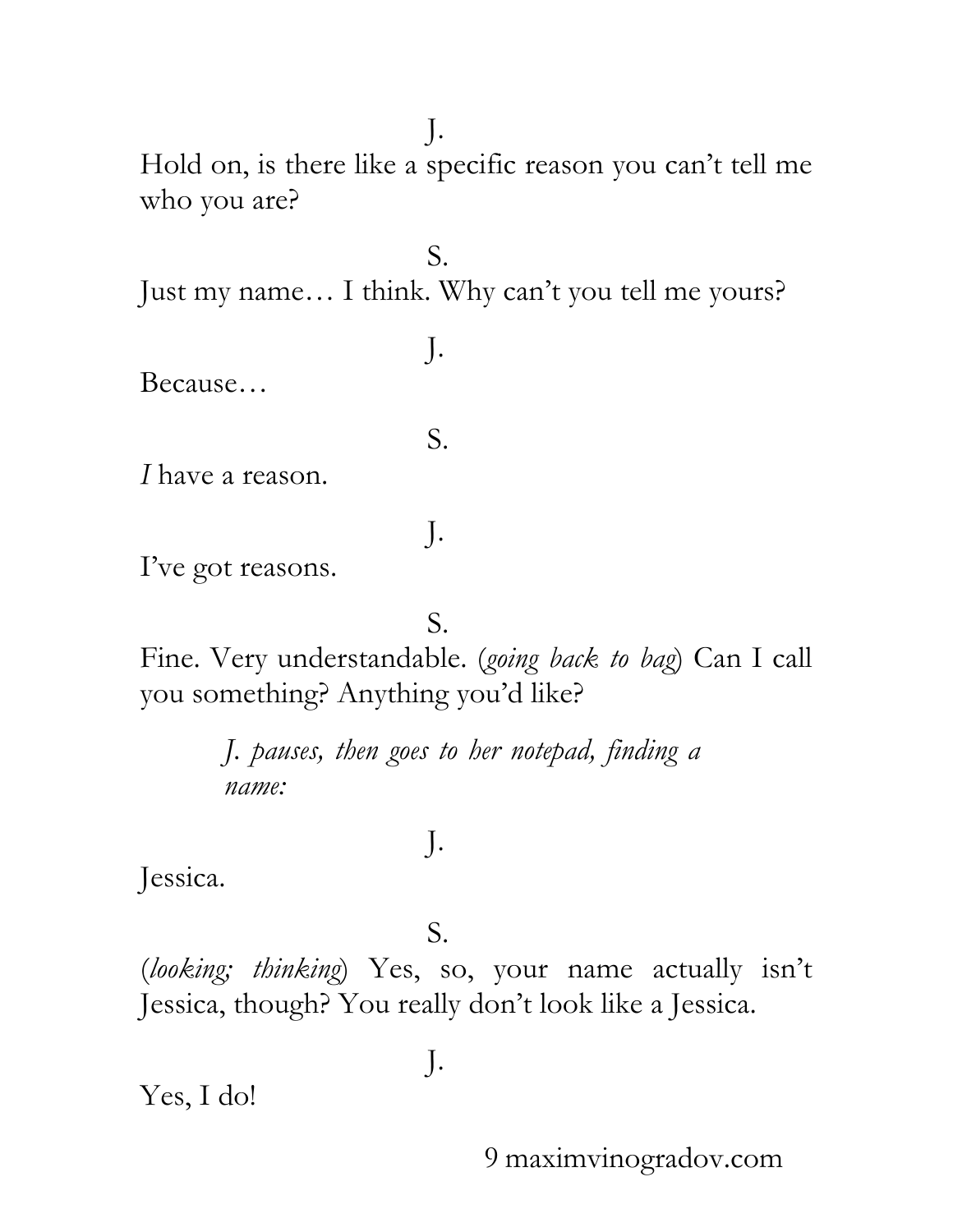I'll call you Jessica if you want to be called that. It's a lovely name.

J. It's… Right. (*beat*) So… what's barre work?

#### S.

A lot of things.

*S. removes trash bag pants from the duffel bag, putting them on. The newly christened JESSICA points to them in question.*

#### S.

These? Oh, these are trash bag pants! They're very warm. Good for… warming.

#### **JESSICA**

(*writing*) Uhh… what happens if you're not warm enough before dancing?

#### S.

(*frowning at* JESSICA *writing*) I break into little pieces. What are you writing?

## **JESSICA**

I just write things.

#### S.

Oh…! (*concerned*) Why…? Are you doing that?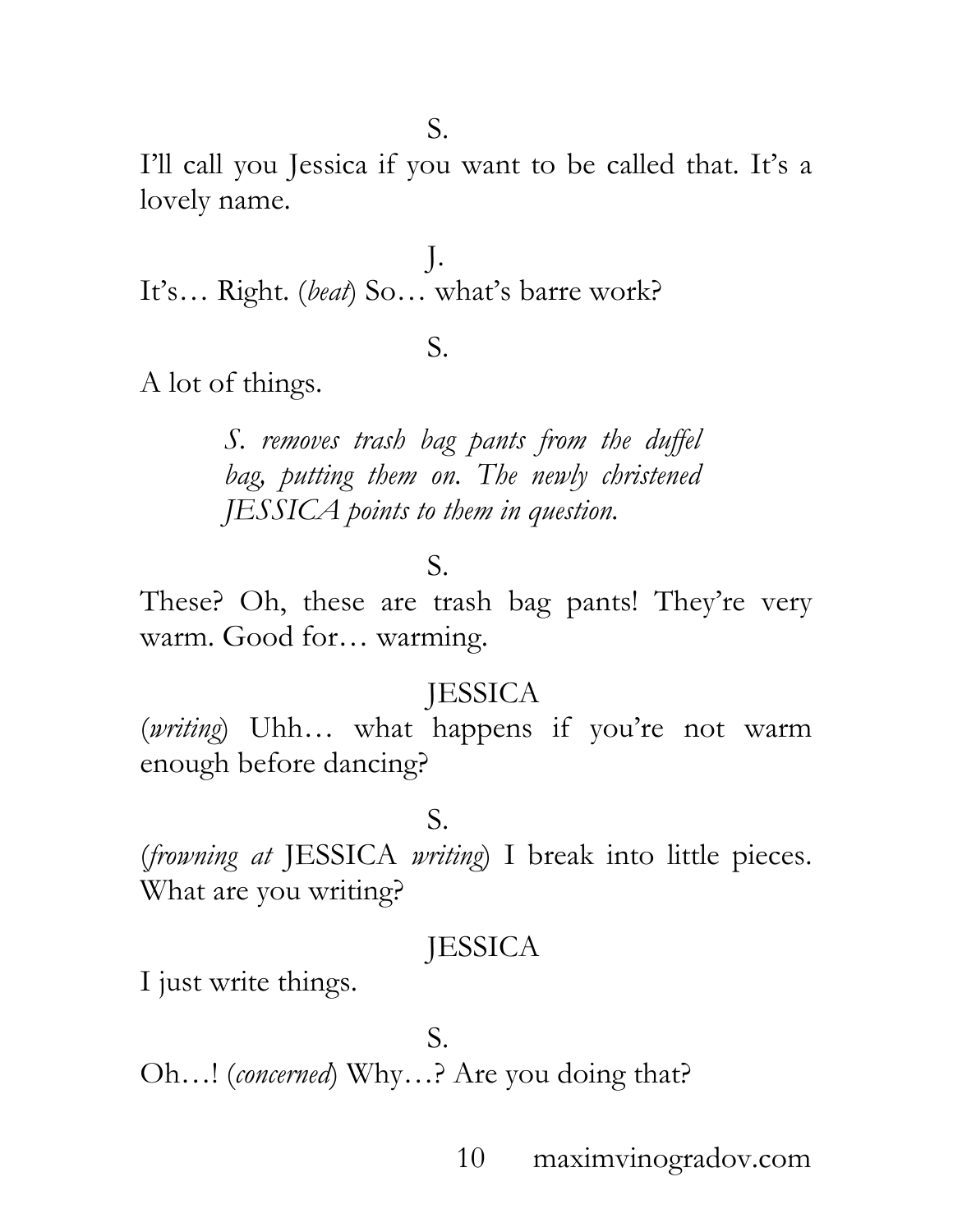I just… to write.

S.

(*beat*) So! I would love to use this dresser as a barre if that's okay. Can you help me move it closer to the space?

## **JESSICA**

Move to…? (*looking at door*) I mean, let's be careful not… Why?

S.

Lower barre is a pinch over eighty centimeters: so this drawer. And higher barre is about a hundred and five: so this drawer. And sturdiness. This is a healthy, sturdy barre.

## **JESSICA**

(*moving to help*) Okay.

S.

Ready?

# **JESSICA**

Yeah.

*The two lift the dresser and move it towards the center, by the hard floor.*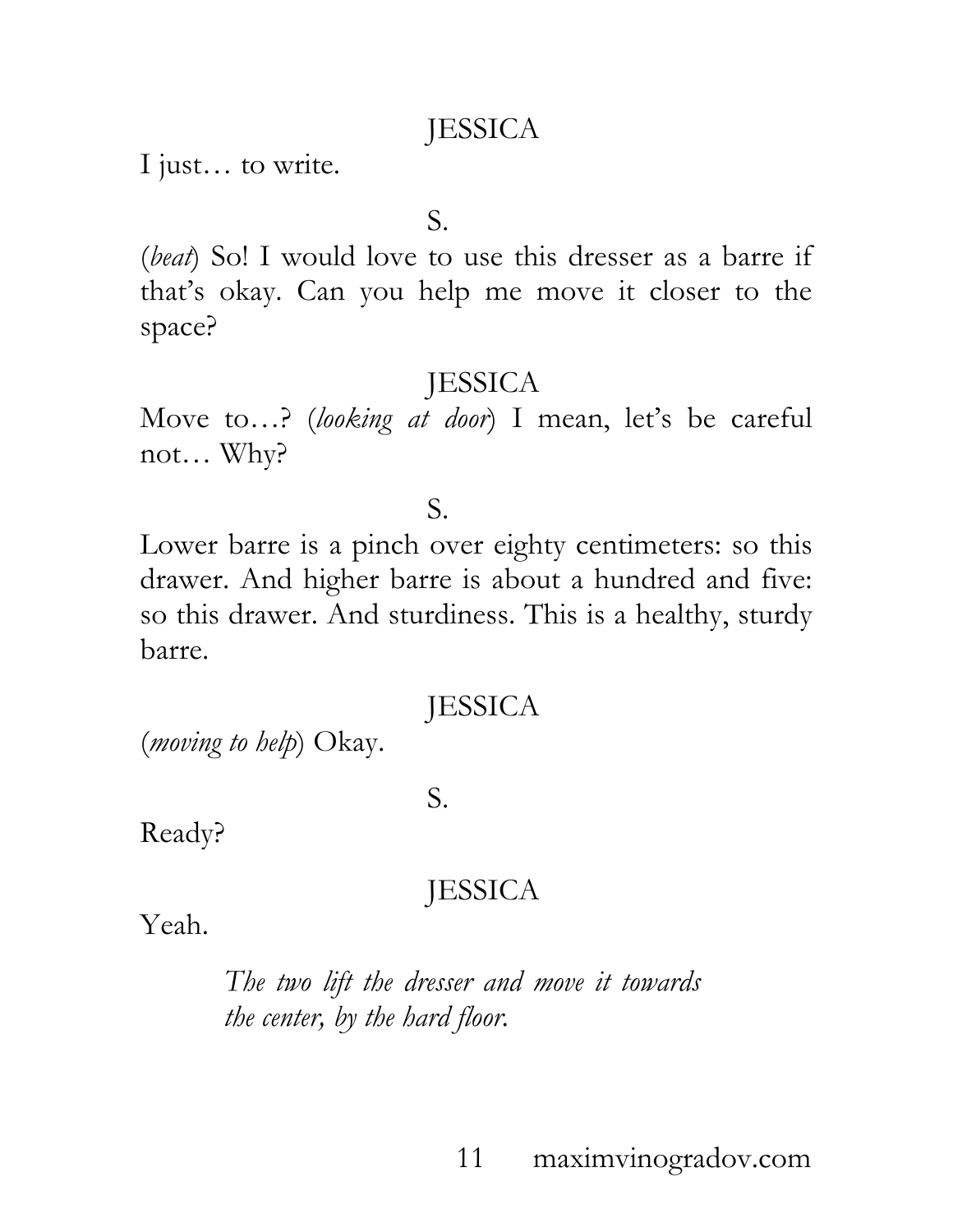Okay, (*preparing notepad*) what do you do on a barre? Like, what are the terms?

S.

Mm… First: do you write *for* something?

# **JESSICA**

Uh, yeah.

S. (*beginning barre work*) Oh! What for?

# **JESSICA**

Some magazines.

## S.

(*stopping*) You write for magazines?

# **JESSICA**

I mean I write stories and try to get them in magazines. Why?

## S.

Okay… Where are you published, if you don't mind me asking?

# **JESSICA**

(*she isn't*) I mean, y'know… I mean you'd find out my name if I told you where, and…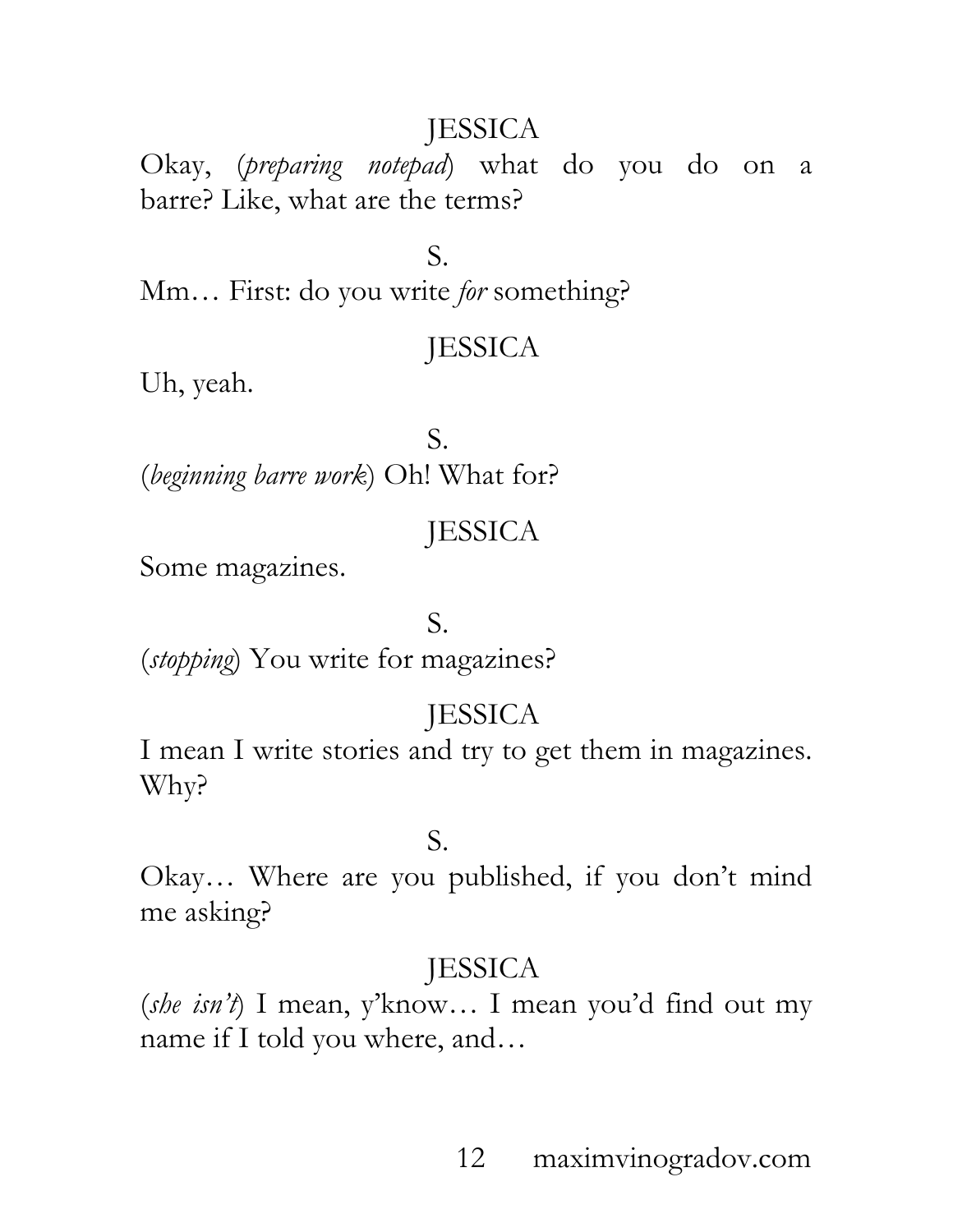Right. Okay, we shan't ask about that then. Either of us. Deal? Let's sleep on it?

## **JESSICA**

What?

#### S.

*Shake*—wow! That was very off. Shake. Let's *shake* on it. I won't ask who you are and you won't ask who I am and I'll just rehearse.

> *S. holds out her hand. JESSICA is cautious, but the two shake. It happens too long. S. frowns, then smiles at JESSICA. JESSICA releases.*

#### S.

Barres?

*JESSICA looks at her, confused.*

S.

What I do on barres?

## **JESSICA**

Yeah!

S.

Splendid. Look here, *Jesse*, because they're not words.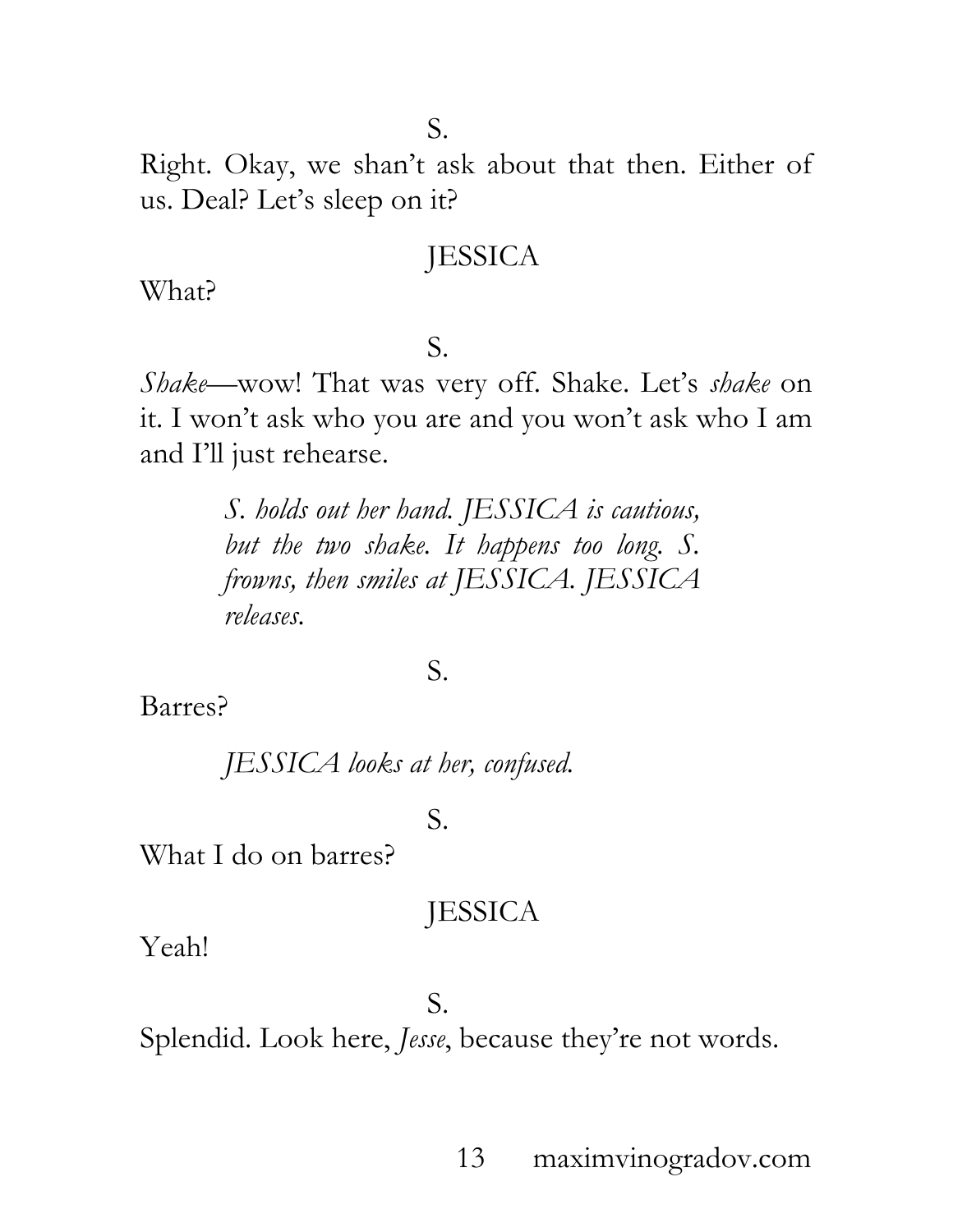Jessica—

S.

(*doing barre work*) On a barre, you do this—the word is *plie*—it's French for… warm up your knees and ankles. But it looks like this. See it? Lovely. After that, I'll do *tendus*, or *dégagés*: which are feet and inner thighs—

## **IESSICA**

Thanks. (*writing*) How do you spell those, uh… uh…? I mean, what should I call you?

### S.

(*thinking*) Whatever is fine.

### **JESSICA**

You want me to... name you something?

S.

Oh…! Sure! If you'd like to, I'm sure you have good names.

## **JESSICA**

I'm actually terrible at that—Like, my characters have bad names—Can you just pick one?

## S.

No. Don't stress yourself; give me a bad one.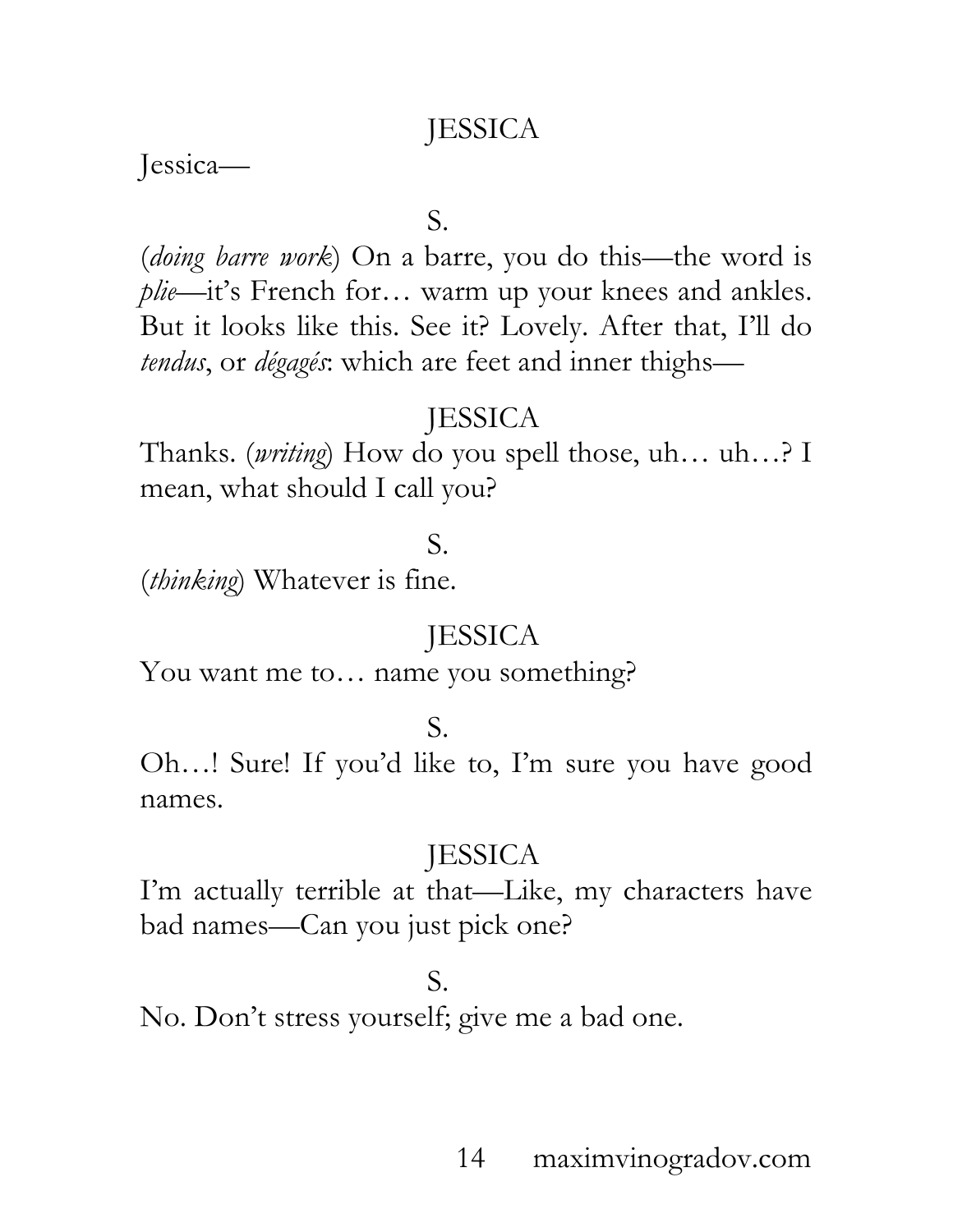A bad…?

S.

Try the worst one you can think of for me!

## **JESSICA**

(*beat*) Megatron.

S.

(*beat*) No, not that one.

## **JESSICA**

Yeah, that's what I…

S. Try again. Different direction.

# **JESSICA**

Like… Starscream?

# S.

Starscream…? (*hearing it*) Okay.

# **JESSICA** No, no I didn't mean for it to like—

## S.

No, it's what I'd pick too. It's a good choice.

# JESSICA

You want to go by…?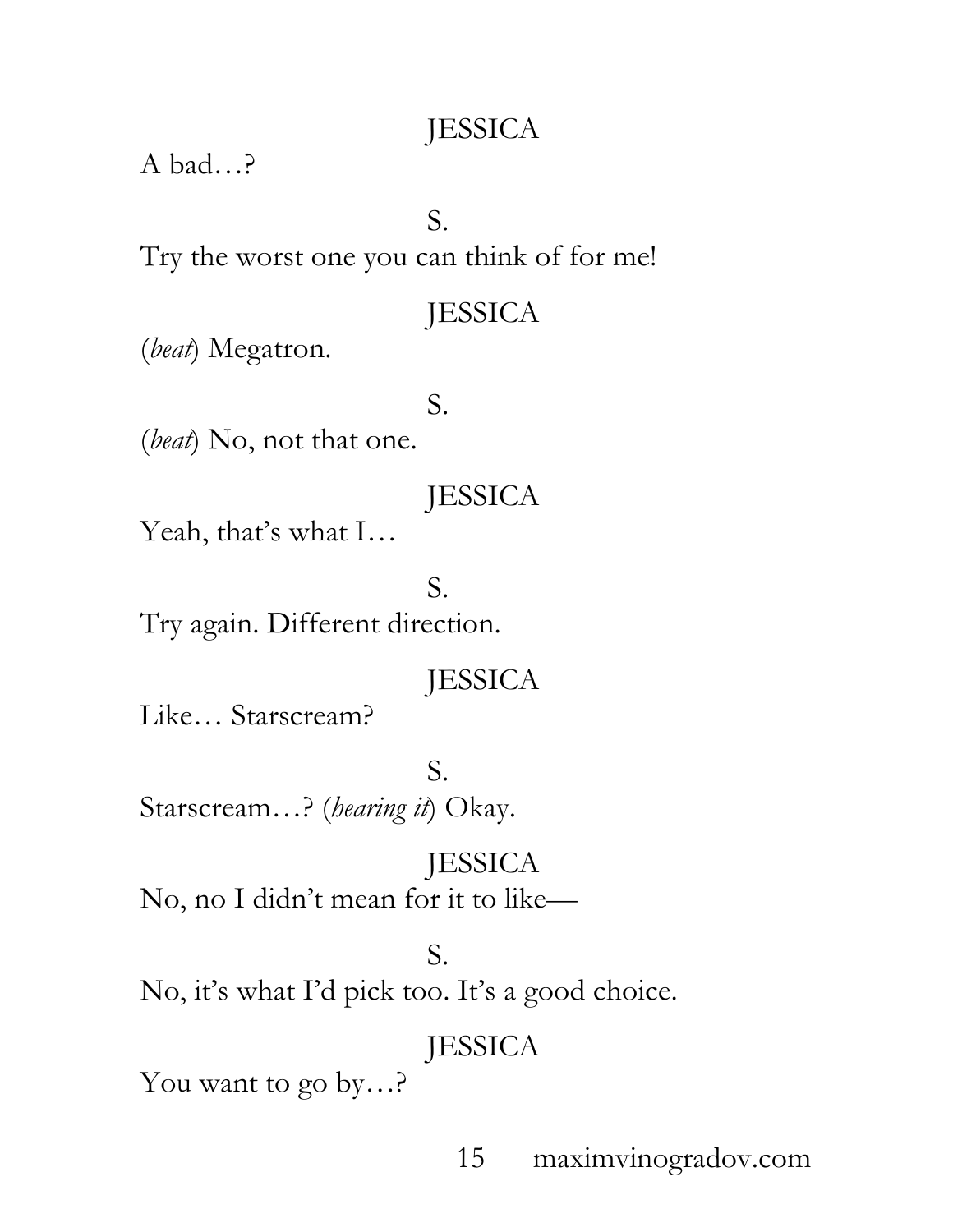I like it! You picked a really good name! It's pretty!

*JESSICA nods, then writes a note. The newly christened STARSCREAM continues barre work.*

## **JESSICA**

Okay… Cool. So, Starscream, how do you spell "tendus"?

#### STARSCREAM

T…O…? You don't need to—It's spelled like this… Look. Look here. (*as she does it*) Start in first. Front. Come back. Second. Come back. Back. Come back. Make sure not to cross. Always straight. Tendu!

## **JESSICA**

Okay… So should I just look up how to spell it?

#### STARSCREAM

Yes.

## *JESSICA nods and scribbles in her notepad.*

## **JESSICA**

So they don't write things down in dancing school?

#### STARSCREAM

I… haven't gone yet—I'm auditioning!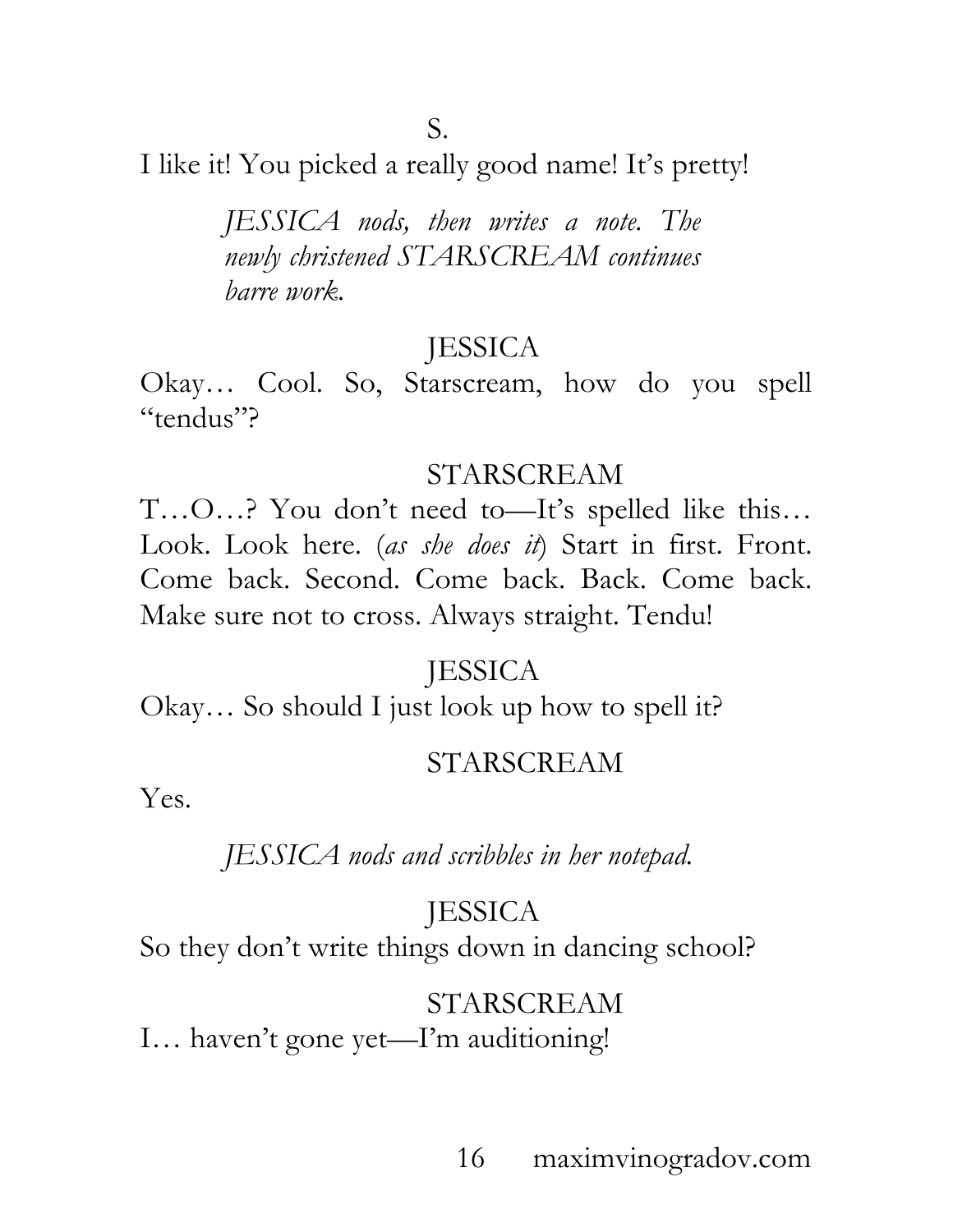Oh, are you going to Toronto?

## STARSCREAM

(*taken aback*) No.

# **JESSICA**

I… I just figured Toronto 'cause I know they have a good—

## STARSCREAM

It isn't Toronto. It's one in New York.

# **IESSICA**

Why are you in Pennsylvania if it's in…?

# STARSCREAM

I'm traveling to New York from England and have to get up early to get there tomorrow.

# **JESSICA**

I mean… you missed it.

# STARSCREAM

My mistake—That's why I have to get up early! (*back to barre work*) I'm doing rond de jambes now, which are essentially tendus but I don't return to first position until I cycle through all of them. These are very good for hip joints.

*JESSICA nods, miming the motion herself.*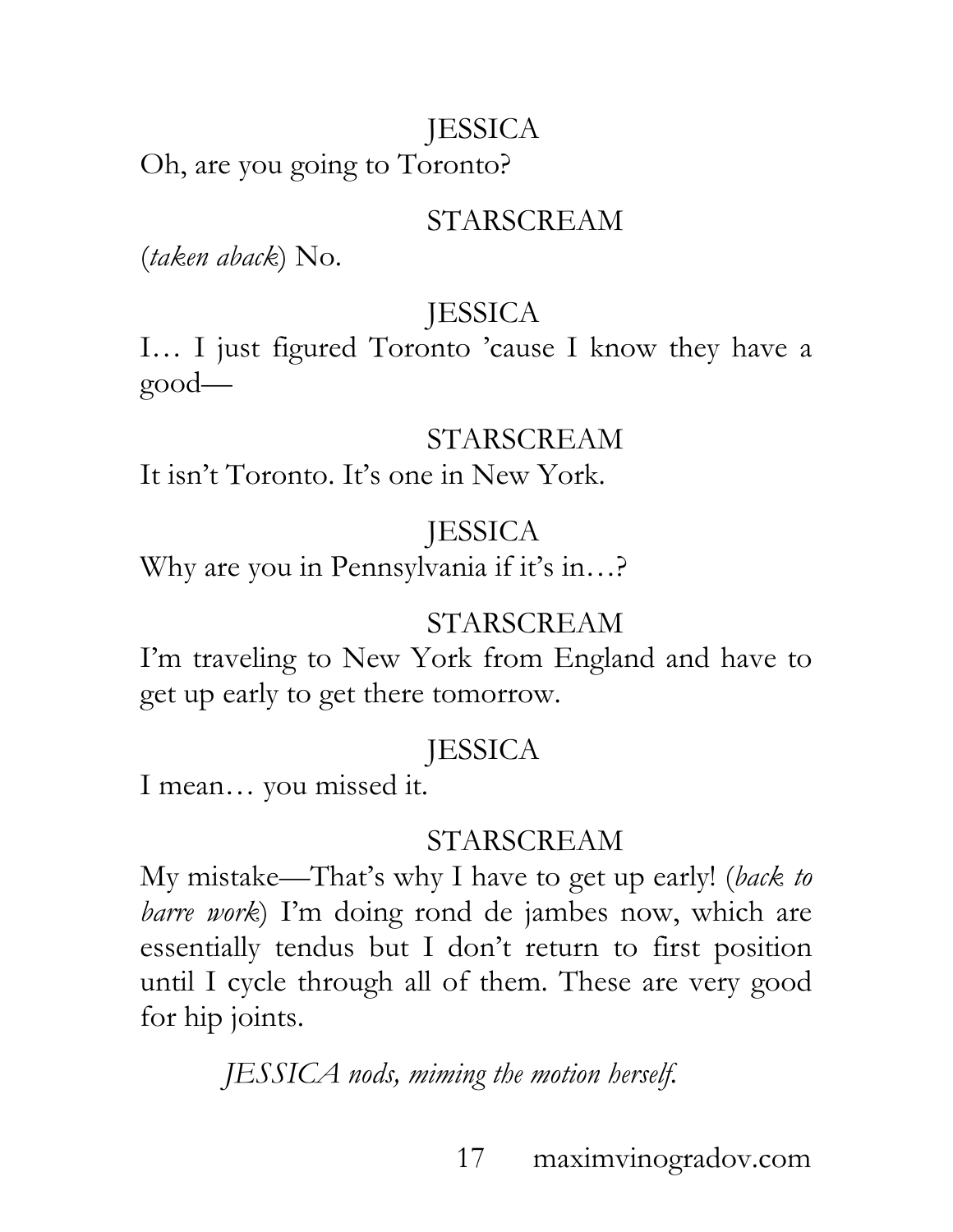#### STARSCREAM

No, no, no! You have to… Take your shoes off.

*JESSICA is a deer in headlights.* 

## **JESSICA**

What?

#### STARSCREAM

(*like* JESSICA *is being weird*) Take your shoes off!

*After a moment, JESSICA takes her shoes off using her feet and goes to the barre, holding onto the drawer.*

#### STARSCREAM

(*NOT touching* JESSICA) Straighten your back. Start in first, like this…

*JESSICA doesn't do anything.*

## **JESSICA**

Hey, so I'm not good at dancing.

#### STARSCREAM

This isn't dancing; it's a tendu. First position, feet like this.

*JESSICA looks at her things in the room.*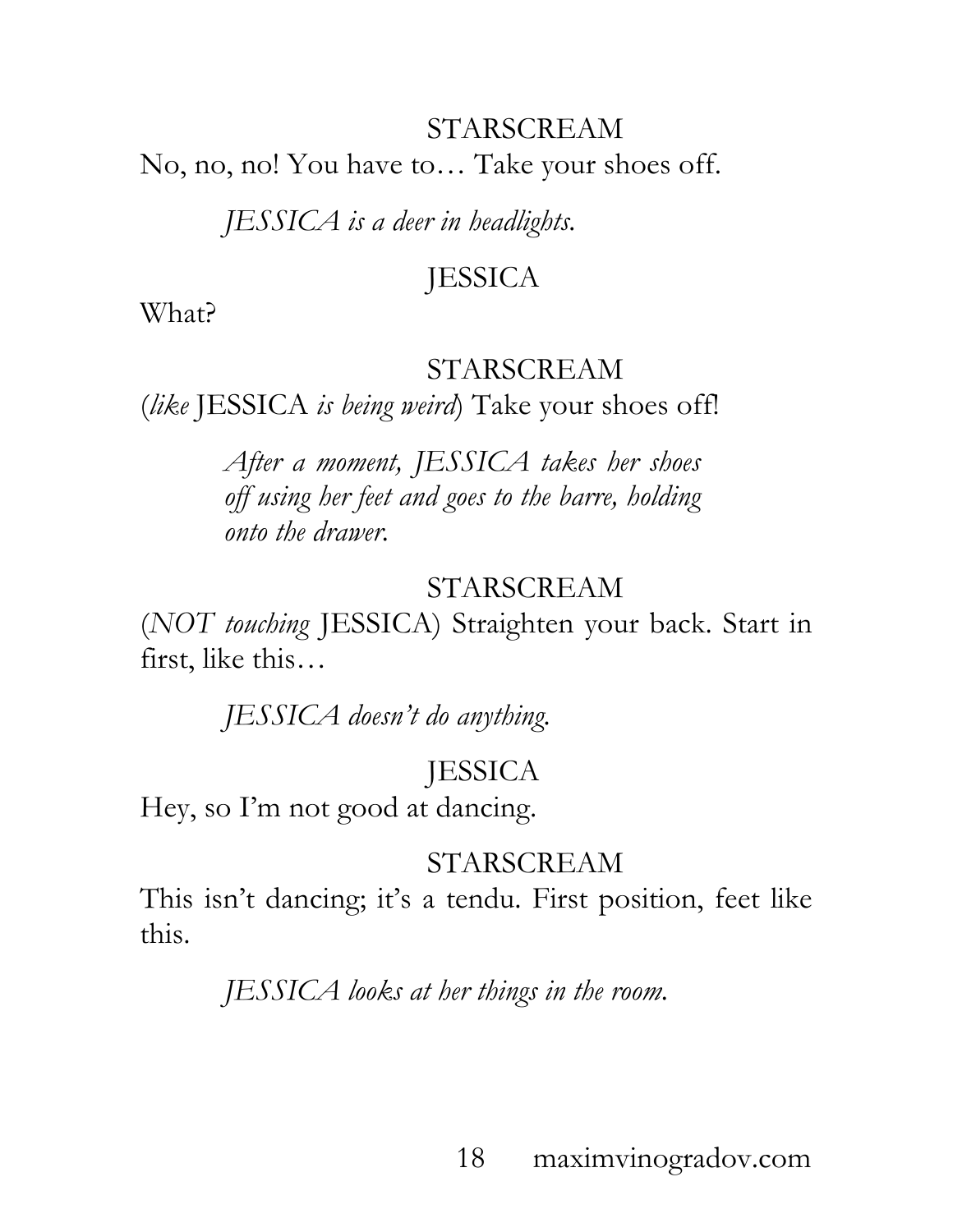#### STARSCREAM

If you still think I'm here to rob you, you're not more vulnerable in first position.

#### JESSICA

Well, I mean, then you do it.

#### STARSCREAM

I… (*doing it*) Tada. Now you; I won't leave first.

*JESSICA cautiously does it too.*

#### STARSCREAM

Try a bit… mm…

*STARSCREAM gets out of first to adjust JESSICA as JESSICA breaks, clearly nervous. JESSICA goes back into position. STARSCREAM tries to fix her stature without touching her. STARSCREAM goes back to first.*

STARSCREAM

More like this… Now forward, letting your foot massage the—No, hold your arms out.

> *STARSCREAM goes behind JESSICA, pointing to the "mirror" and miming the action. Her hands are close to JESSICA's waist.*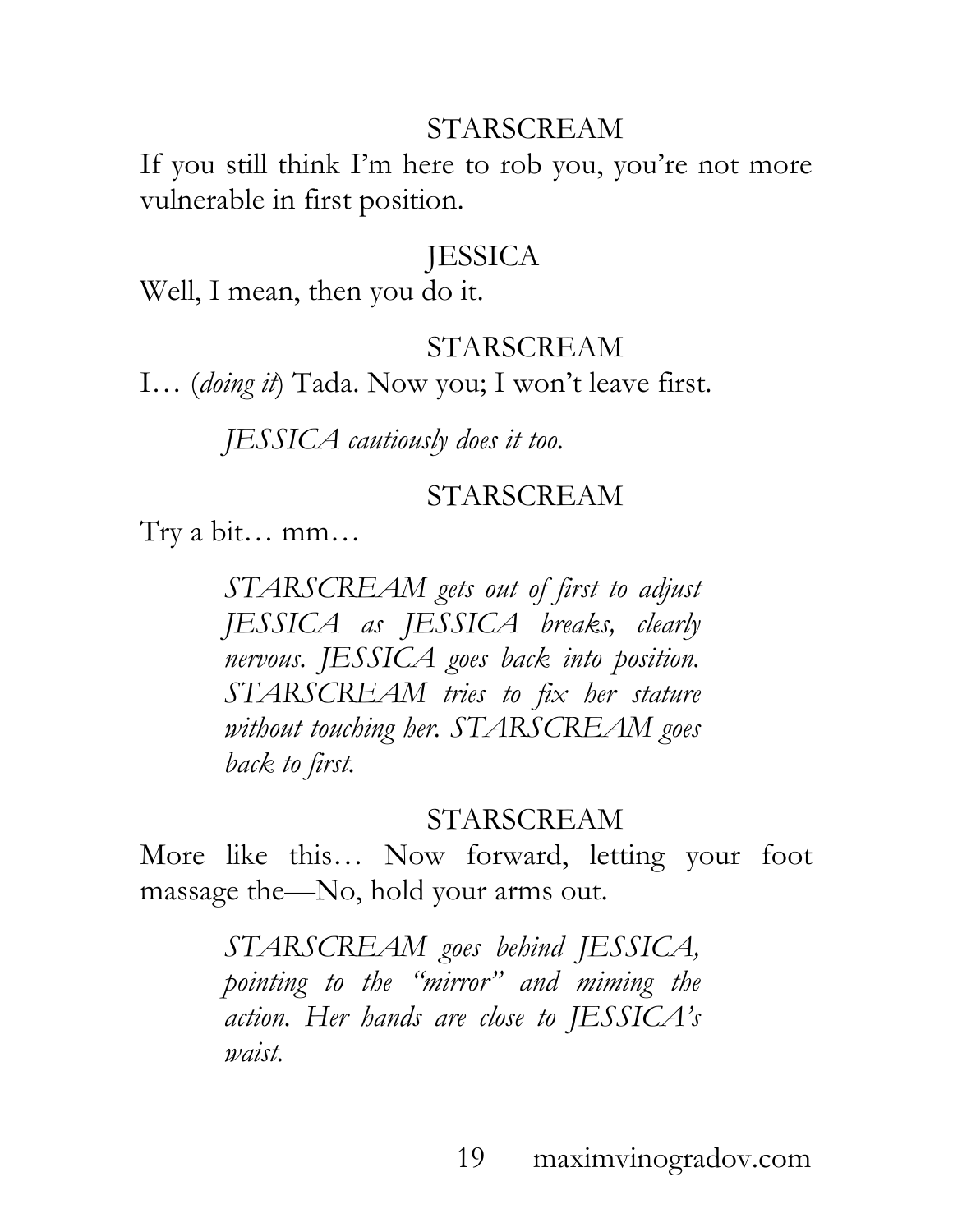#### STARSCREAM

I'm not going to attack you.

## **JESSICA**

No! No, I just… What is it?

#### STARSCREAM

You're very rigid.

## JESSICA

Okay…

#### STARSCREAM

Try—

## **IESSICA**

(*undoing position*) I'm not very good at dancing

*During JESSICA undoing her position, STARSCREAM had unknowingly pulled her arms back before the two could touch, but it was close and the two felt it. The two pause.*

## STARSCREAM

You want to know… *frappes*?

# **JESSICA**

What?

#### STARSCREAM

It's another warm up. More feet and toes. Then adagio with high legs, though I like to stretch my heels before